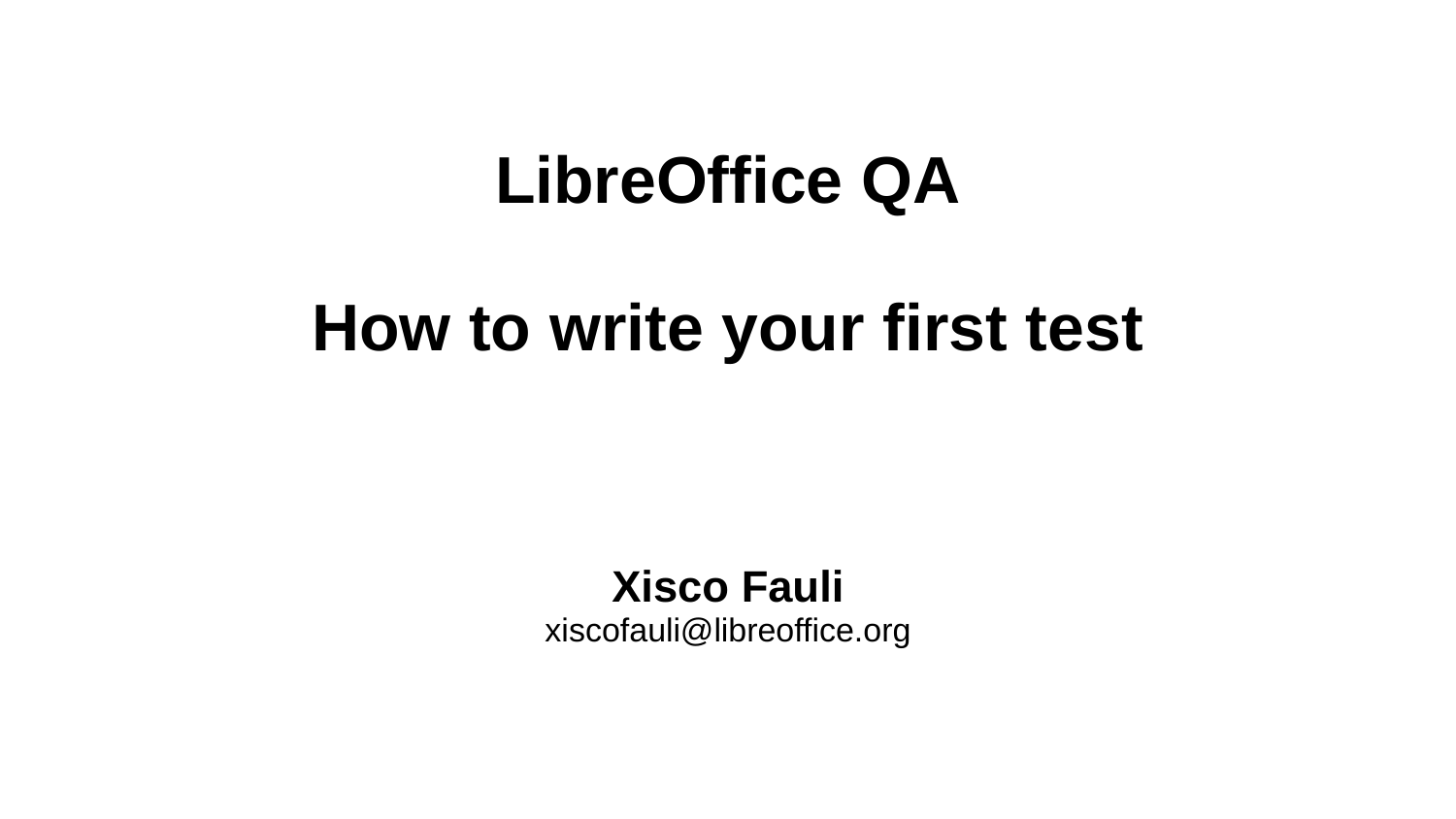### Motivation

- A bug fix without a unit test WILL GET BROKEN AGAIN in the next release.
- A bug fix with a unit test WILL REMAIN FIXED FOREVER.

#### **Which one will be your choice?**

From Kohei's talk (slide 26):

https://conference.libreoffice.org/assets/Conference/Bern/slides/KoheiYoshida.pdf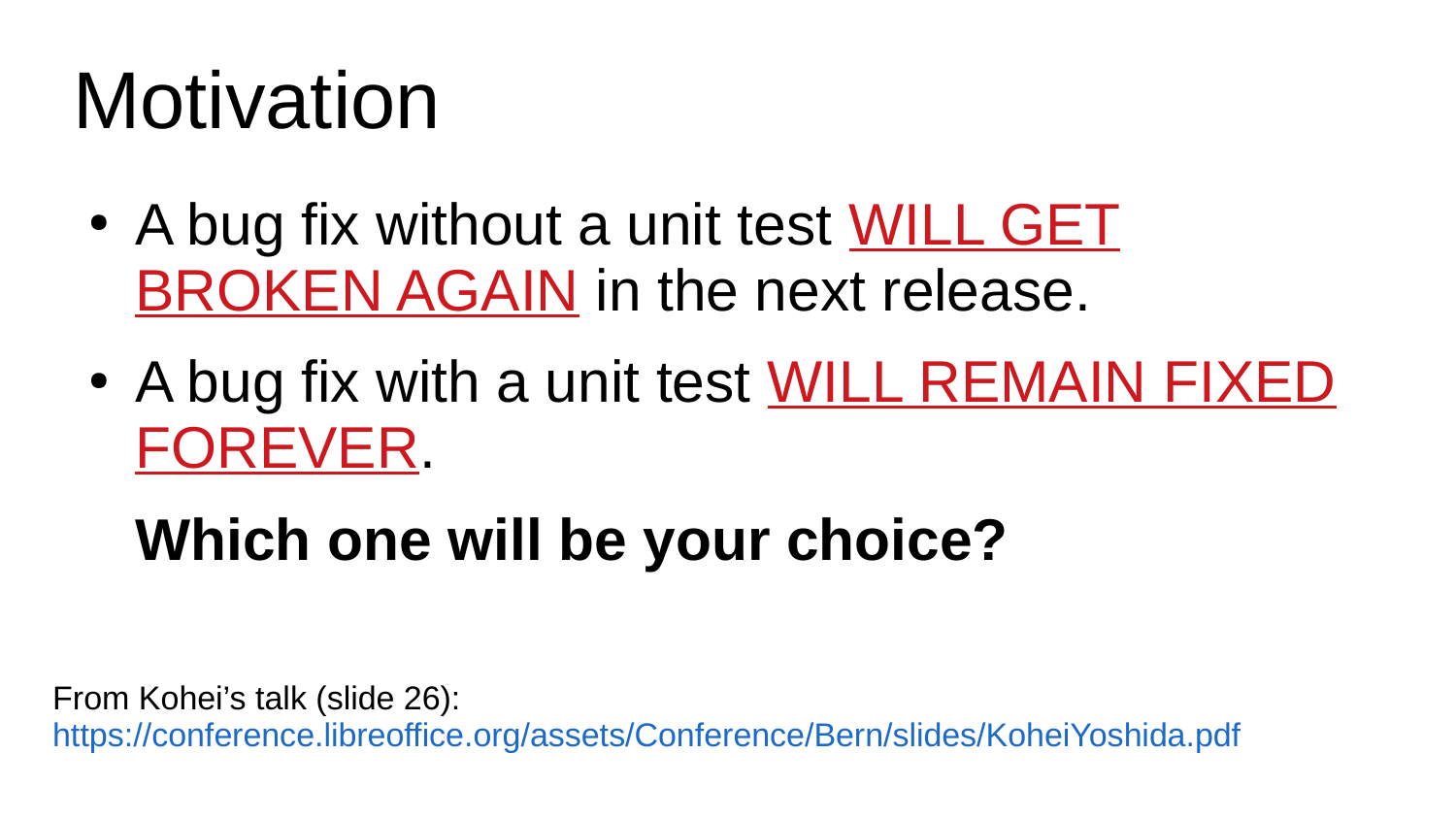# Agenda

• Python – UI Testing

- CppUnit Testing
	- Import/Export
	- assertXPath
	- Layout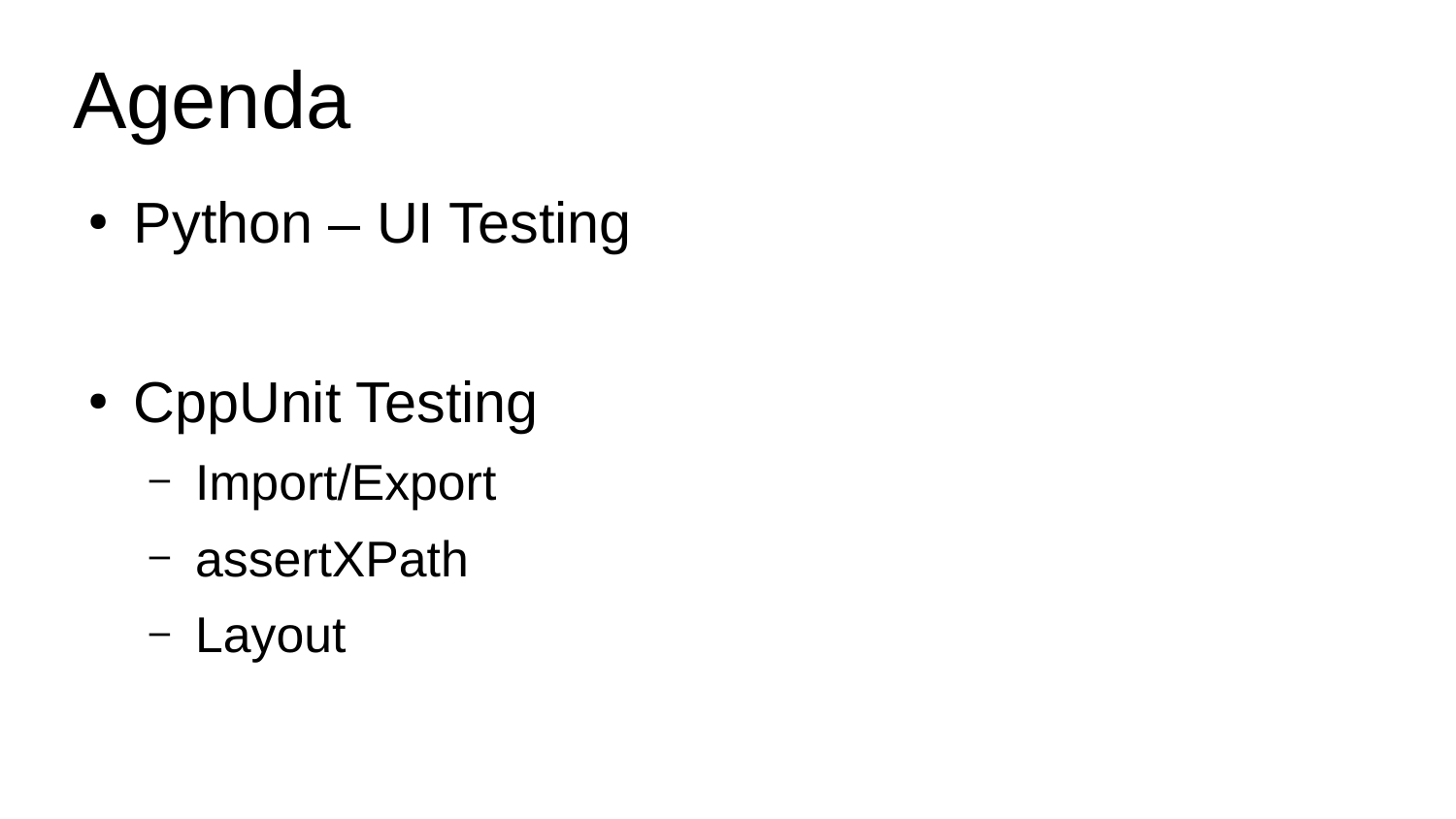#### **Prerequisites**

- LibreOffice source code
- Some Python/C++ skills
- Some git skills
- Gerrit account
- Desire to learn ;-)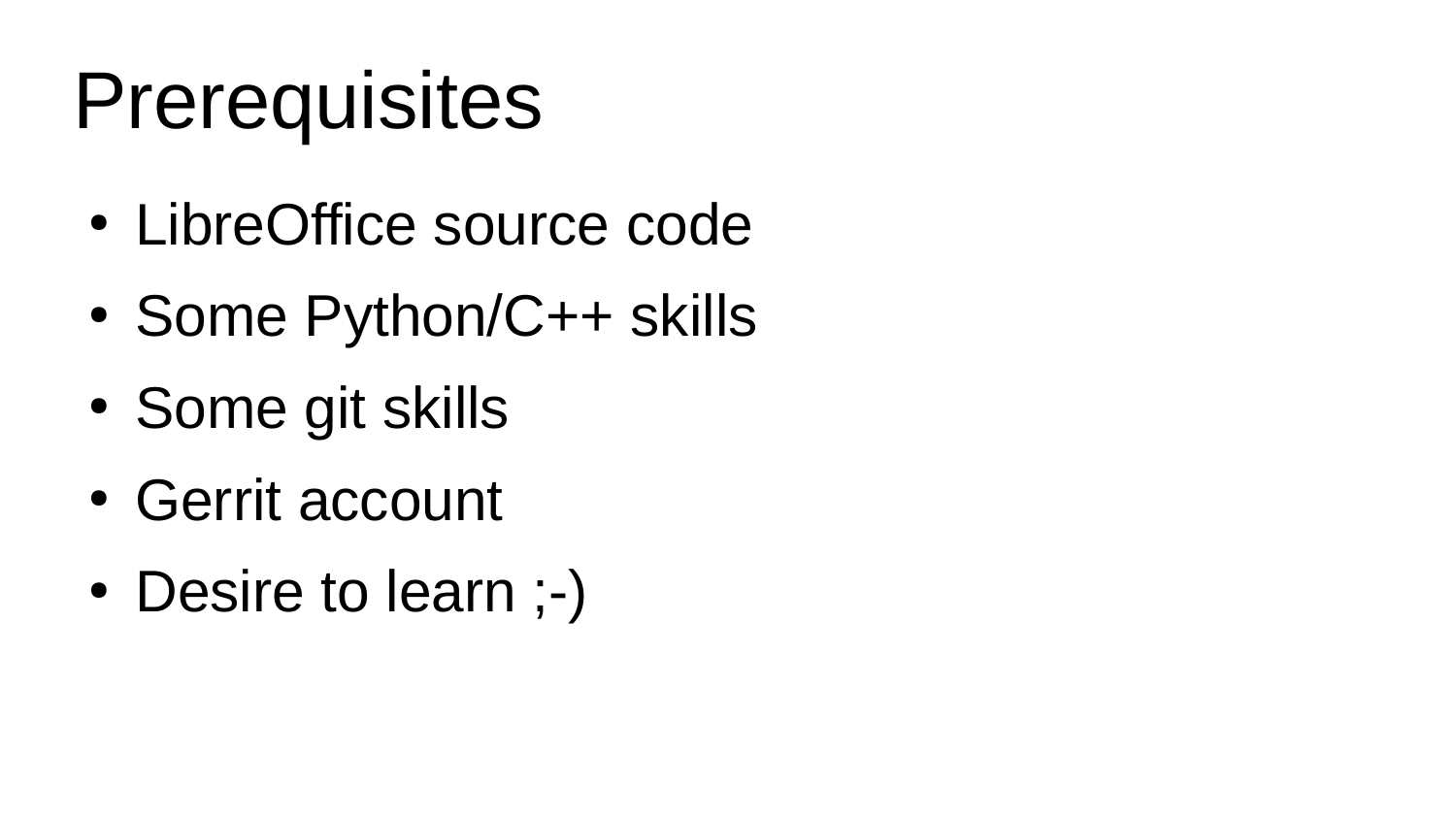#### Disclaimer

#### This presentation will mainly talk about Writer tests.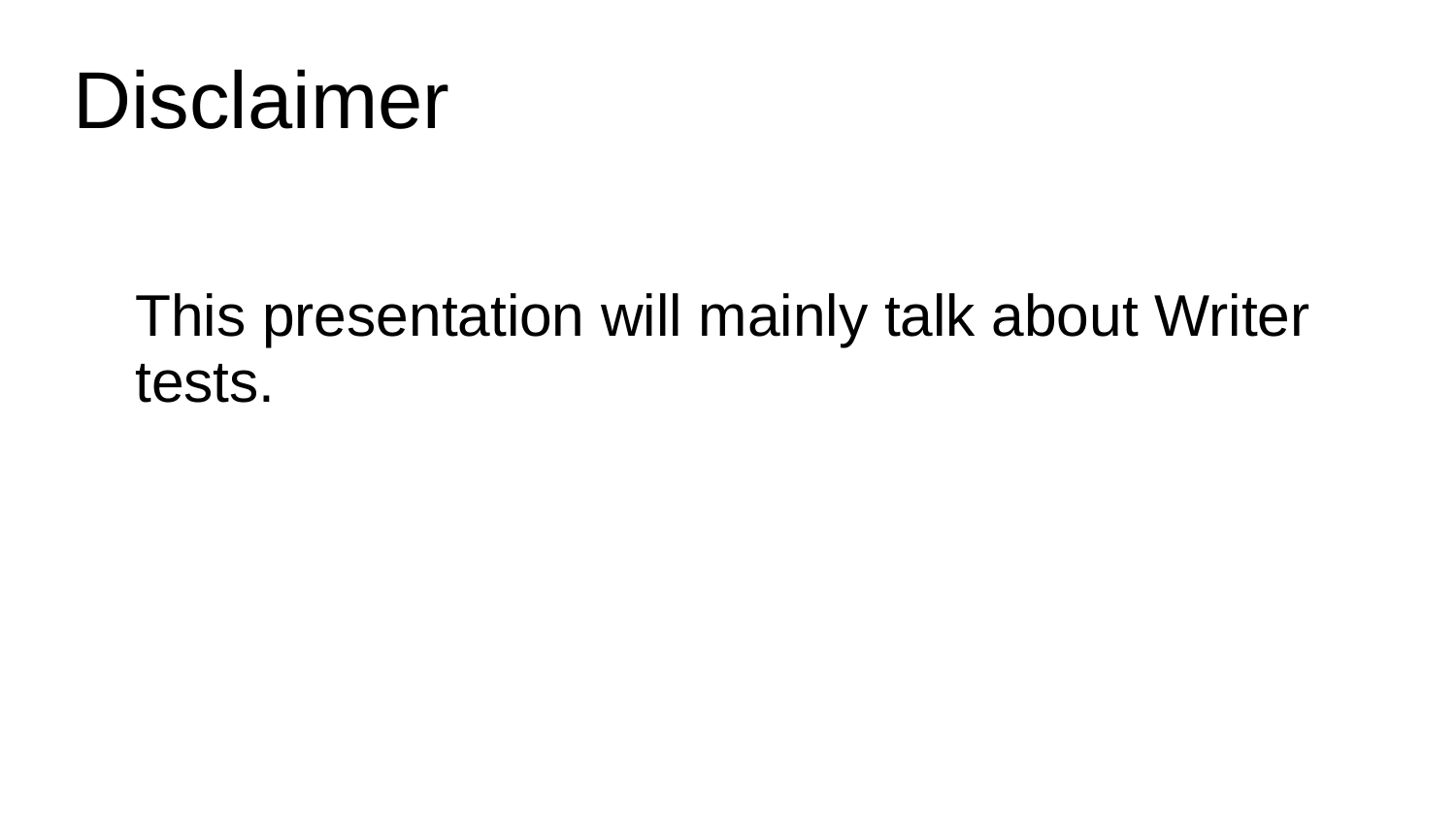# Python UItesting - Info

• Inherit from unittest. TestCase

https://docs.python.org/3/library/unittest.html

- Used for testing the UI
- $\cdot$  ~600 exisiting tests
- In writer, they are under sw/qa/uitest/
- Slower than CppUnit tests
- Linux only
- https://wiki.documentfoundation.org/Development/UITests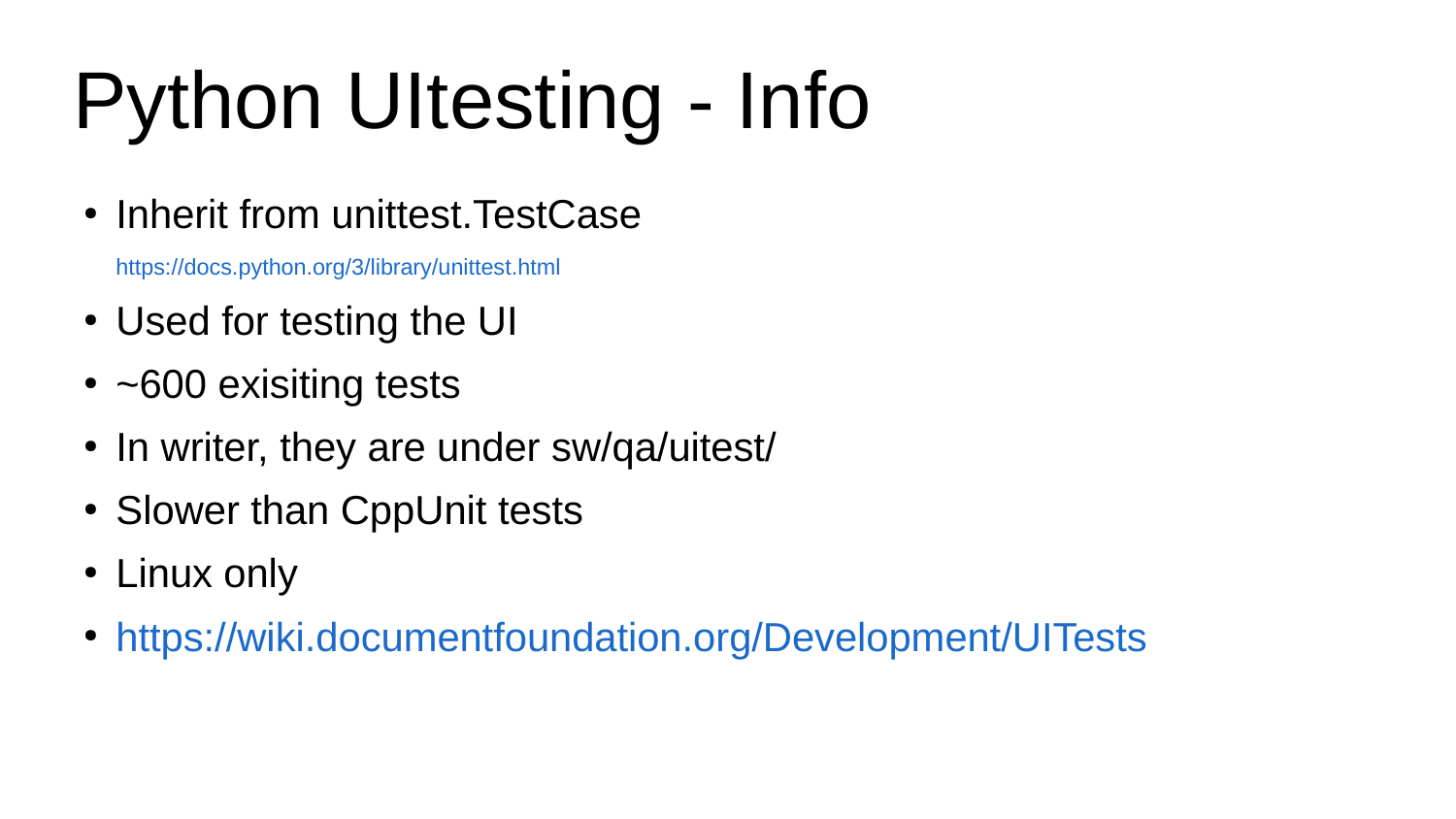# Python UItesting – First test

- *1. LO\_COLLECT\_UIINFO="test.log" SAL\_USE\_VCLPLUGIN=gen [instdir/program/soffice](https://docs.python.org/3/library/unittest.html)*
- 2. Write the test. Some useful prints:
	- *print(xFoo.getChildren())*
	- *print(get\_state\_as\_dict(xFoo))*
	- *print(dir(xFoo))*
- 3. Run the script and visualize it

https://wiki.documentfoundation.org/Development/UITests#Running\_the\_test

- 4. [Repeat](https://wiki.documentfoundation.org/Development/UITests)
- 5. Commit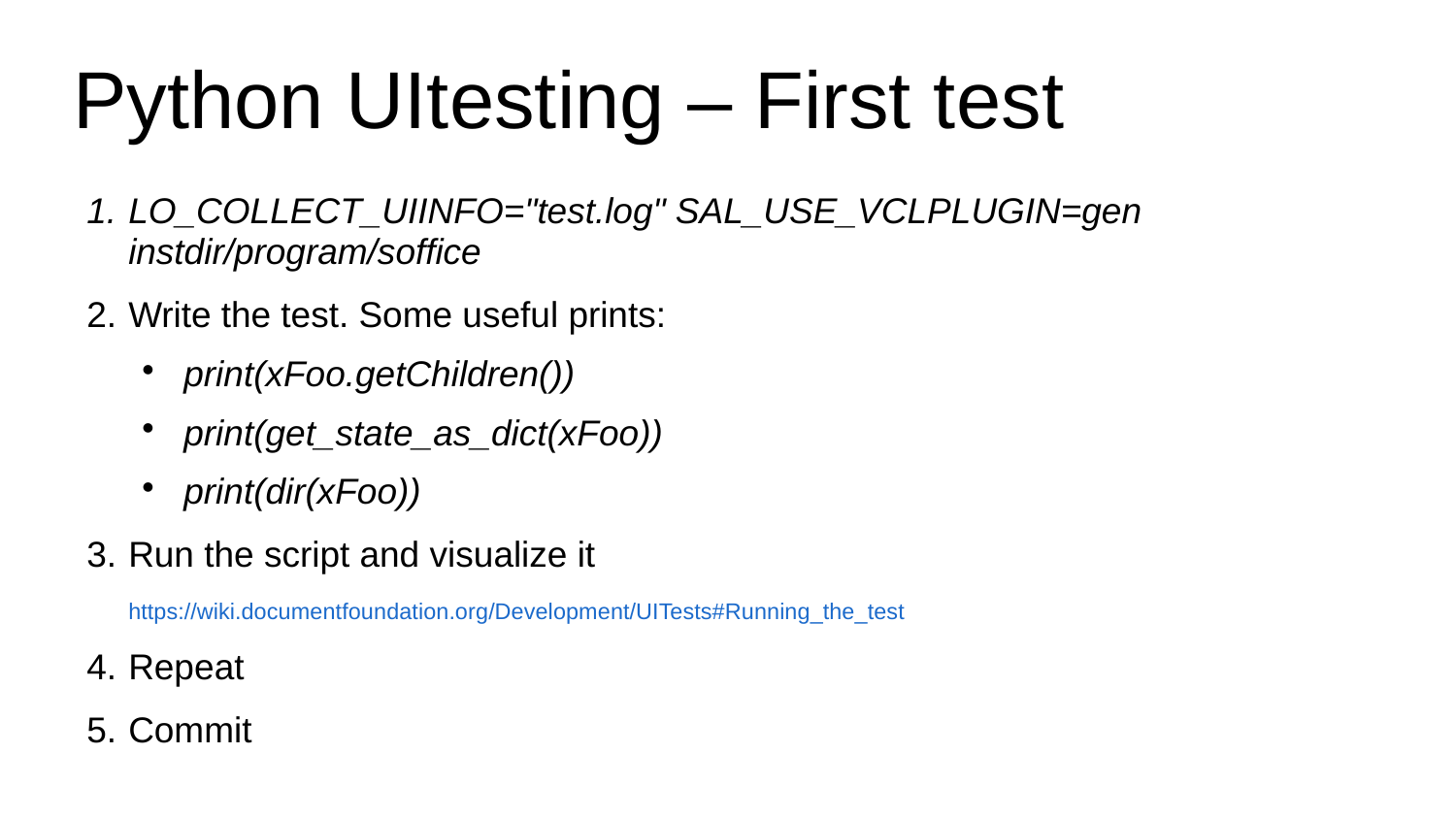# CppUnit Testing

- In Writer, they are under sw/qa/extras/ divided in subfolders.
	- ODT import → sw/qa/extras/odfimport/
	- OOXML export → sw/qa/extras/ooxmlexport/
	- Layout → sw/qa/extras/layout/
- ~3000 existing tests in sw/qa/extras/
- sw/qa/extras/README
- [https://wiki.documentfoundation.org/D](https://wiki.documentfoundation.org/Development/UITests#Running_the_test)evelopment/Cpp Unit **Tests**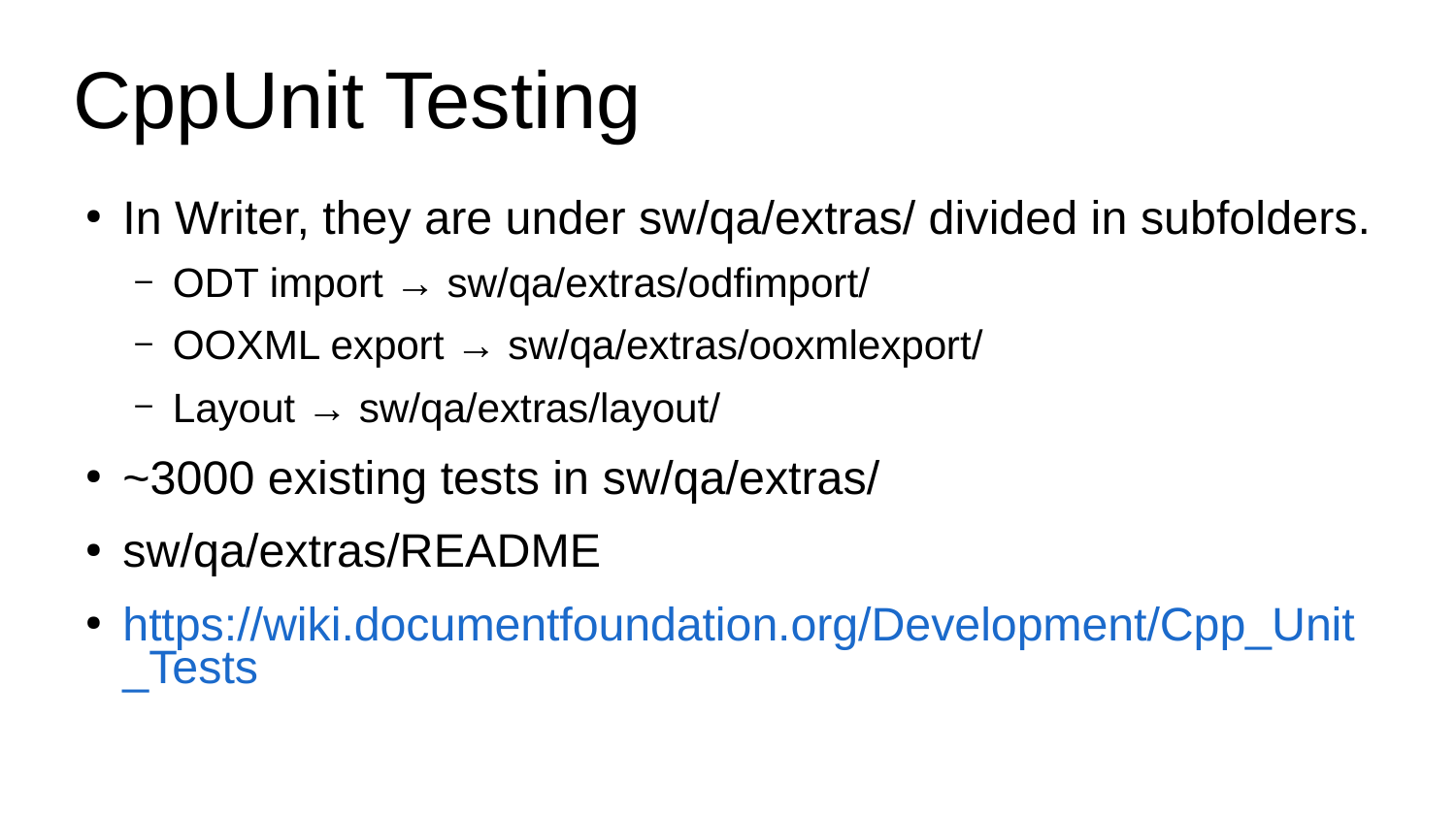### CppUnit Testing - Run

• make <module>

*make CppunitTest\_sw\_ooxmlexport16*

• CPPUNIT\_TEST\_NAME="testName" make -sr <module>

*CPPUNIT\_TEST\_NAME="testTdf138953" make -sr CppunitTest\_sw\_ooxmlexport16*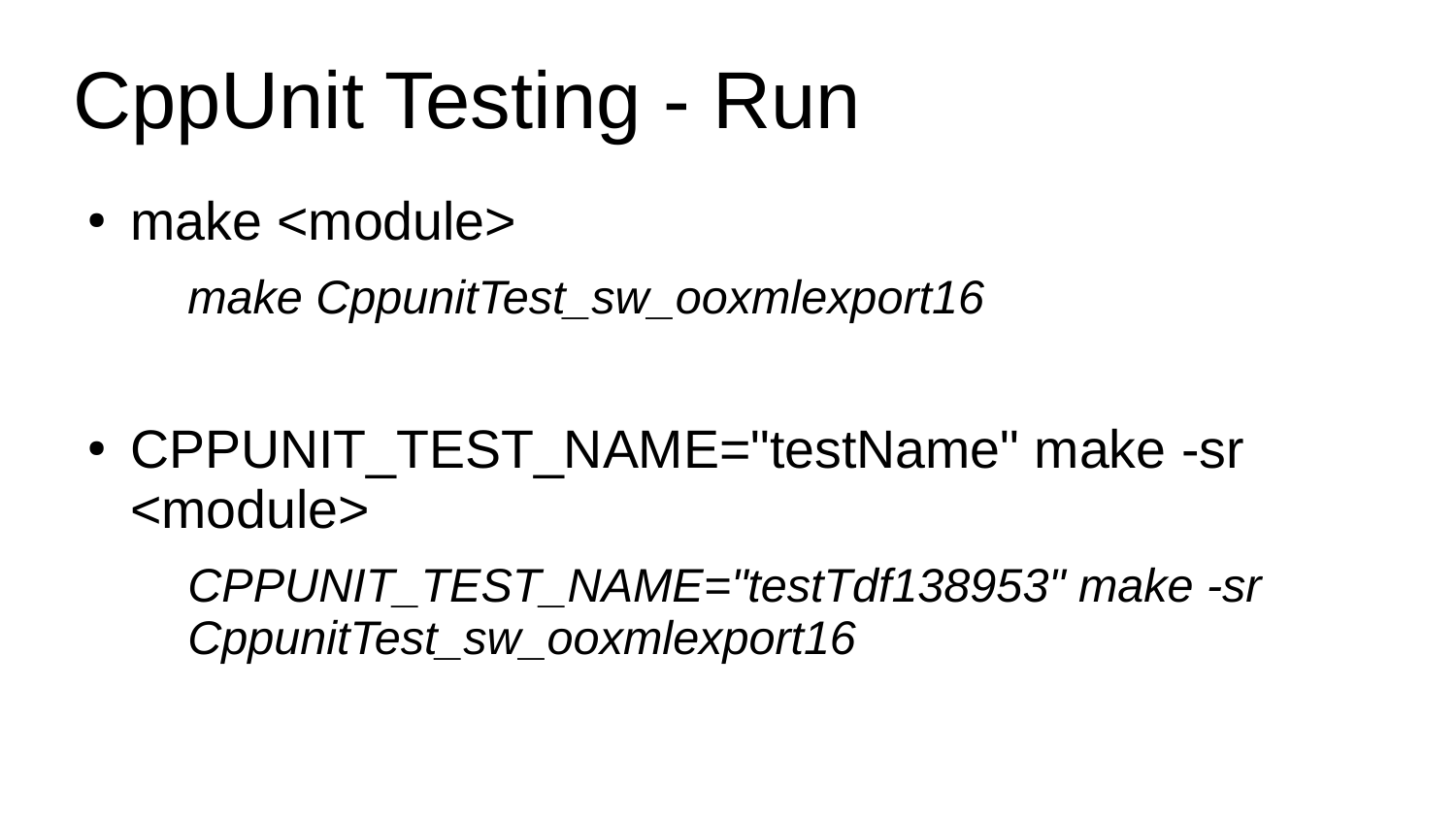# CppUnit Testing – Import/Export

- **Import Tests**: load the specified file to 'mxComponent', which represents the UNO model of the document
- **Export Tests**: Same as import tests but the document is exported and imported again afterwards
- **[Export Only tests:](https://wiki.documentfoundation.org/Development/Cpp_Unit_Tests)** Only exports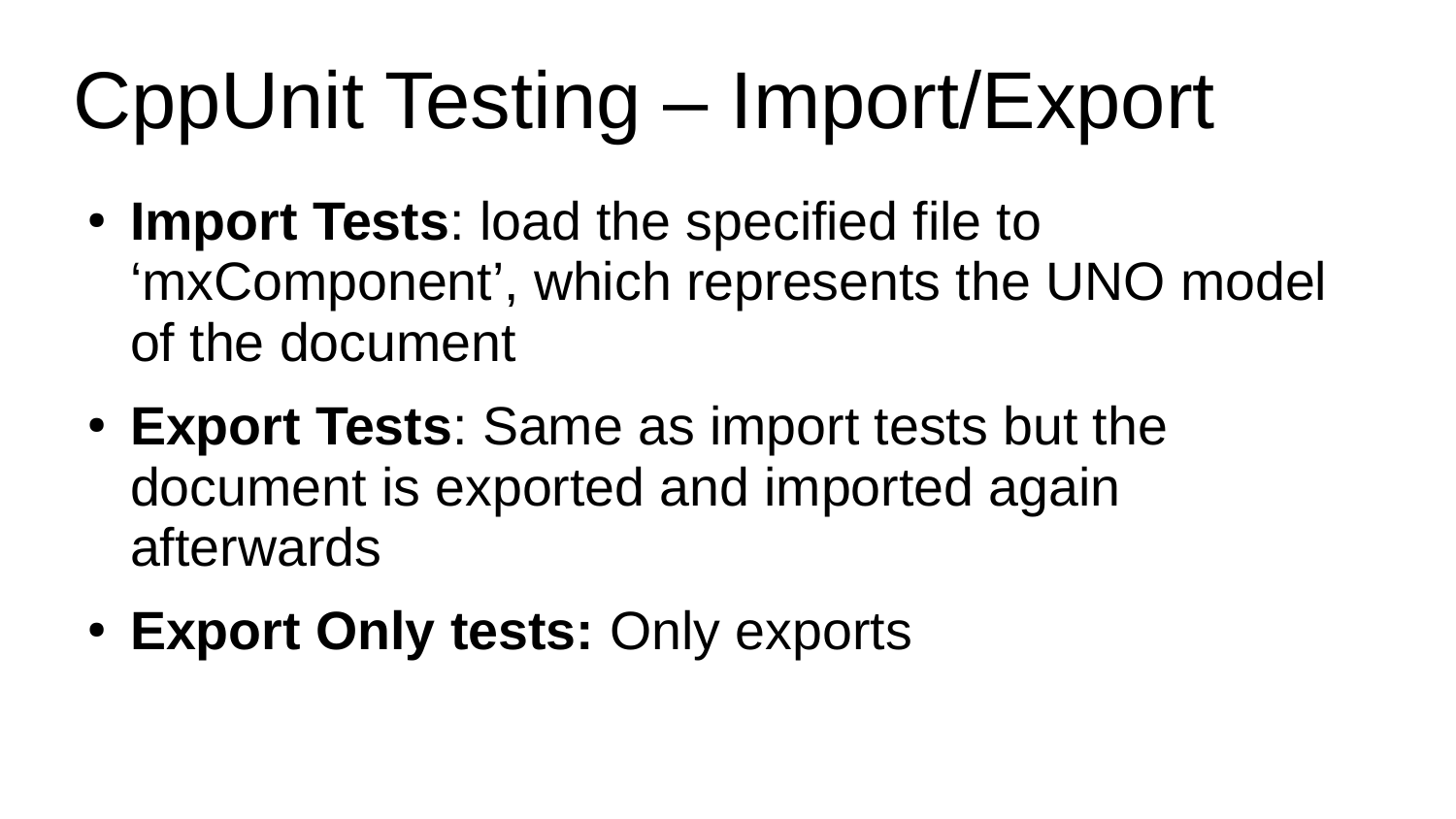### CppUnit Testing – assertXPath

● **Import Tests**

*xmlDocUniquePtr pXmlDoc = parseLayoutDump();*

● **Export Tests**

*xmlDocUniquePtr pXmlDoc = parseExport();*

Document Analyzers: https://wiki.documentfoundation.org/Development/Analyzing\_Documents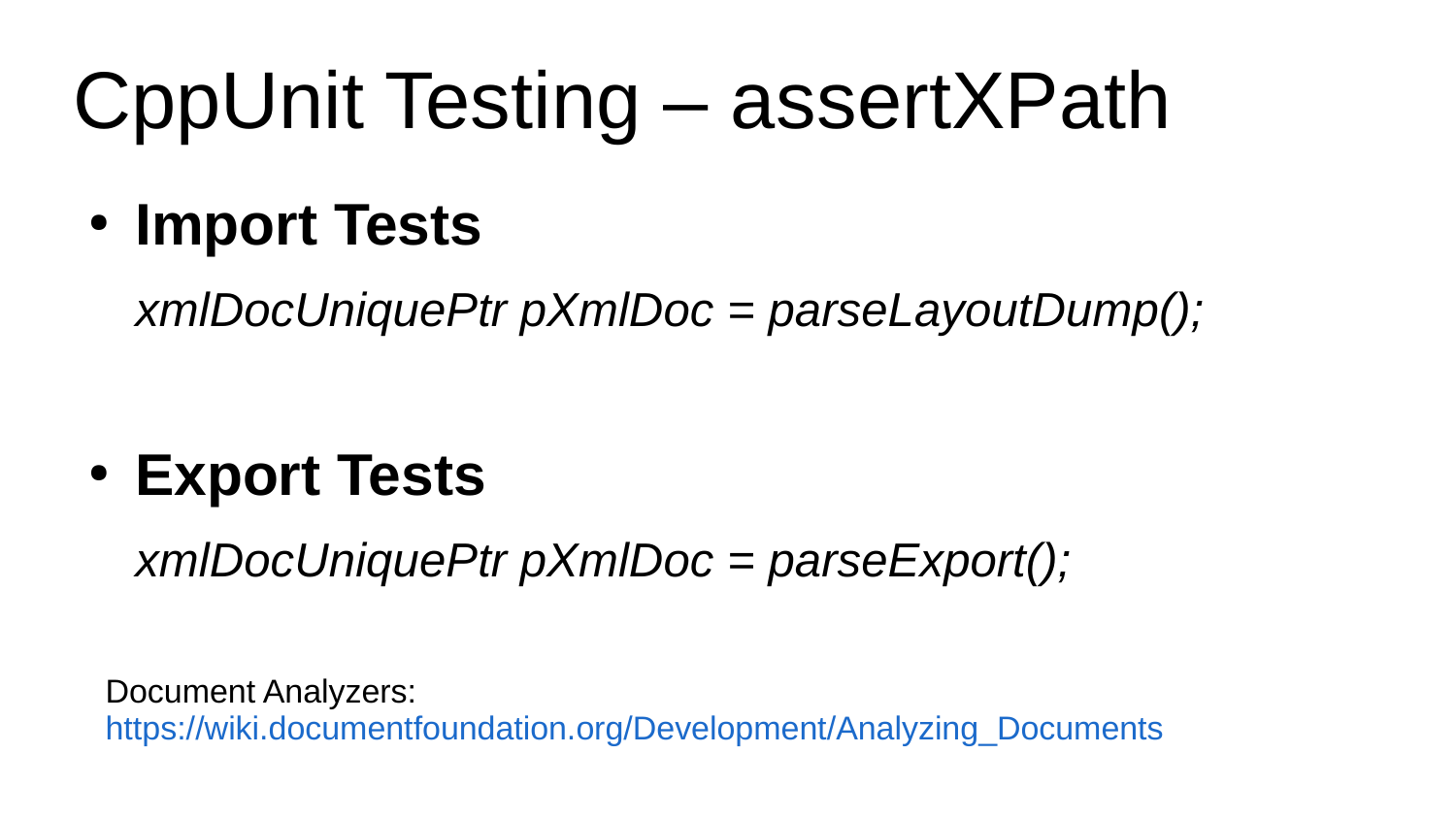### CppUnit Testing – Layout

● Dump layout to XML file with **--convert-to 'xml:writer\_layout\_dump'**

http://bosdonnat.fr/testing-writer-documents-rendering.html

• Then use assertXPath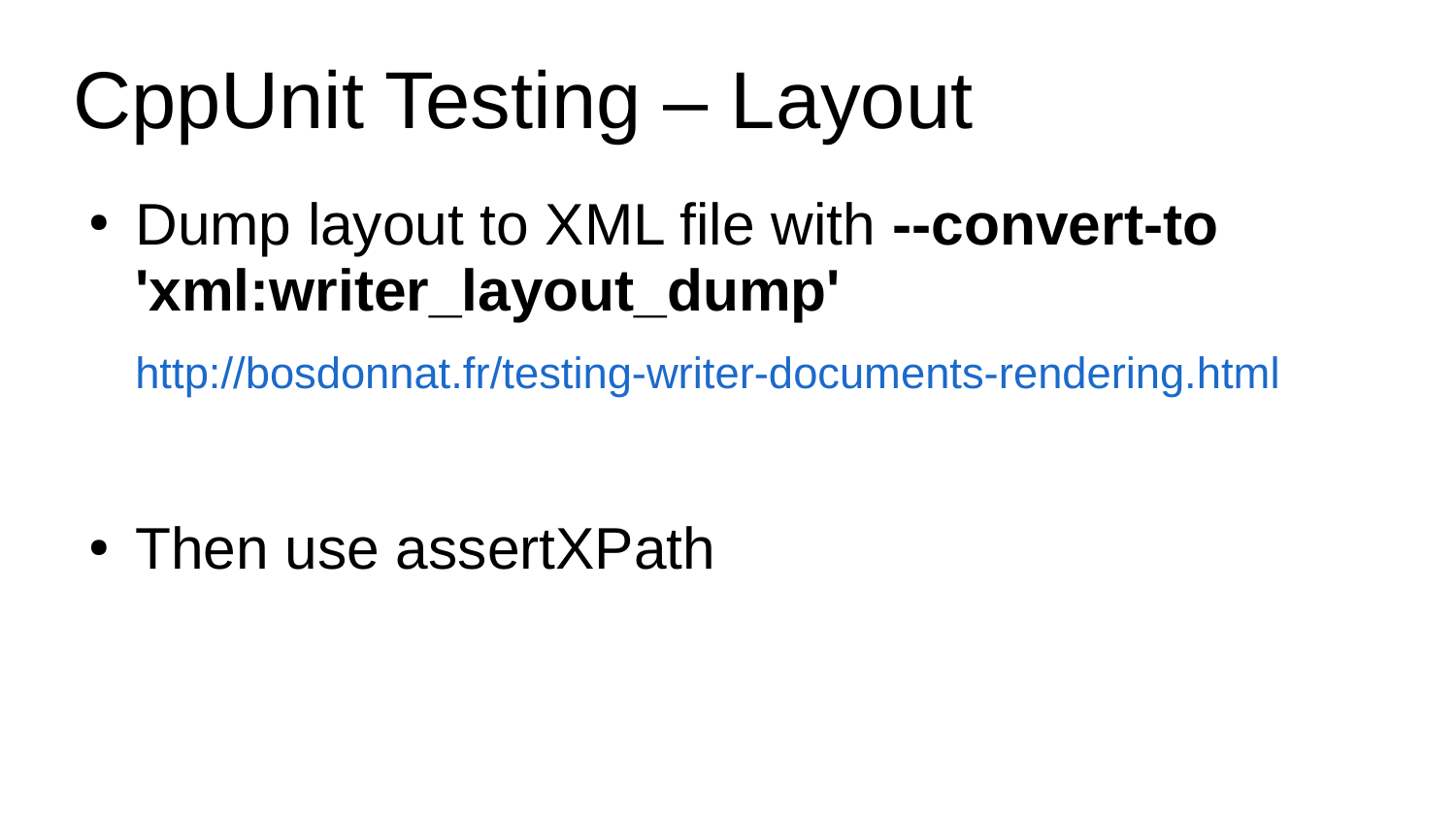## Write your first test today!

• Python Uitesting

https://wiki.documentfoundation.org/Developme nt/UITests#Finding\_bugs

• CppUnit Tests

https://wiki.documentfoundation.org/MissingUnit **Tests**